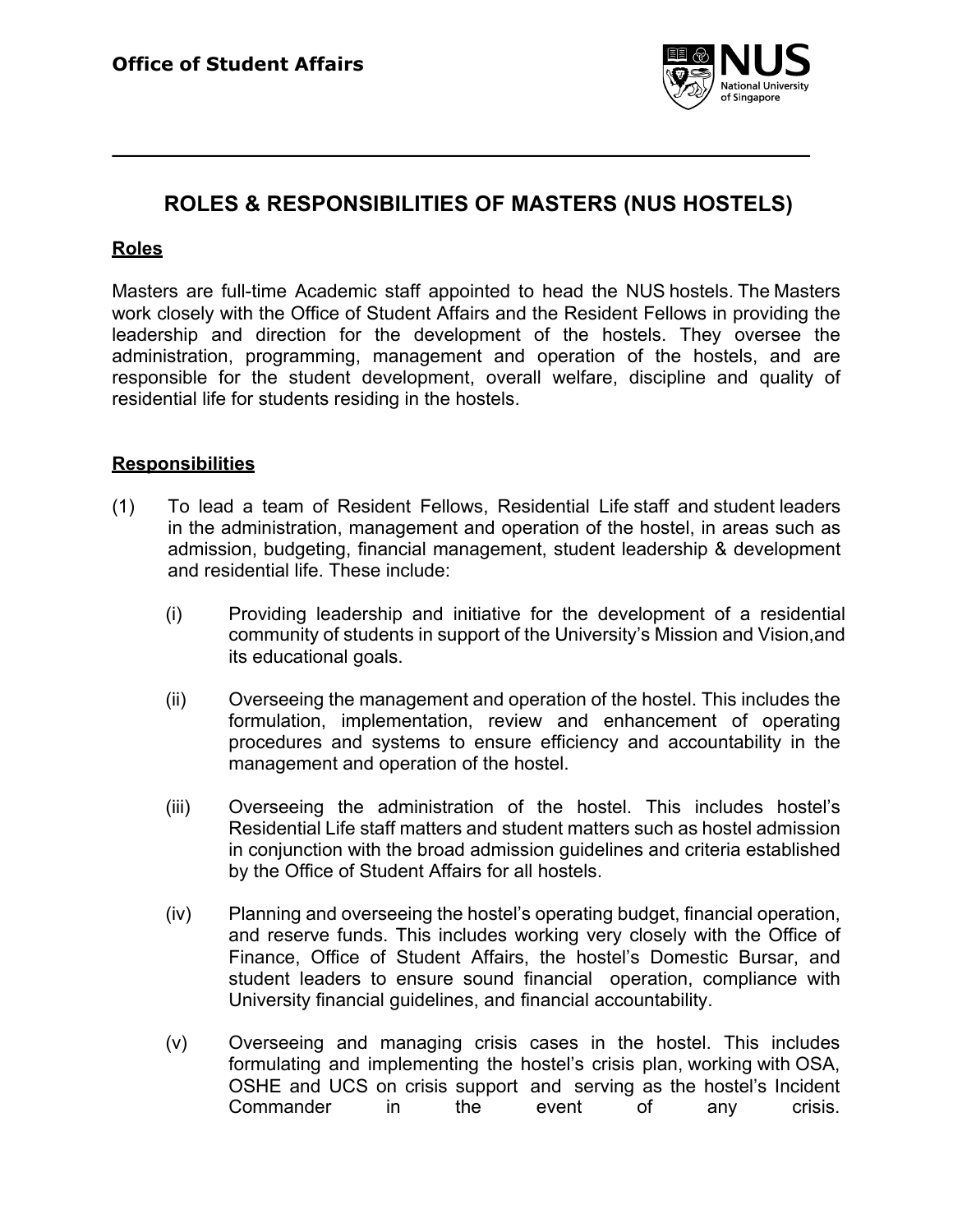

- (vi) Briefing, advising and guiding the Resident Fellows on their job expectations and performances, and evaluating their job performance to provide recommendations for their re-appointment / termination of appointments.
- (vii) Briefing, advising and guiding the hostel's student leadership team and other student project leaders on their roles and responsibilities and activities that they are leading.
- (2) To oversee student programmes, activities and student well-being in the hostel. This includes:
	- (i) Working very closely with the Resident Fellows and student leadership team in enhancing the living environment and experienceof the residents in the hostel by developing structured, focused and purposeful programmes.
	- (ii) Working with the Resident Fellows and student leadership team in developing and reviewing structured, focused and purposeful programmes, ensuring that student activities are conducted in support of university objectives and aspirations, and within stipulated university guidelines and procedures.
	- (iii) Providing opportunities for students to gain exposure through experiential learning and life skills to prepare them for the outside world.
	- (iv) Promoting the safety and welfare of all students residing in the hostel. This includes crisis intervention, conflict mediation, and providing support and referrals for students in need.
- (3) To maintain hostel community standards and discipline.
- (4) To foster a strong affiliation among residents and hostel alumni to the University.
- (5) To promote the hostel as a distinctive form of campus residence. This can be done through:
	- (i) Embracing student interests through a full spectrum of opportunities to broaden and deepen pursuits in culture and the arts, community engagements, and sports.
	- (ii) Celebrating diversity through different platforms for interaction and cross fertilization of ideas among students from various backgrounds and disciplines.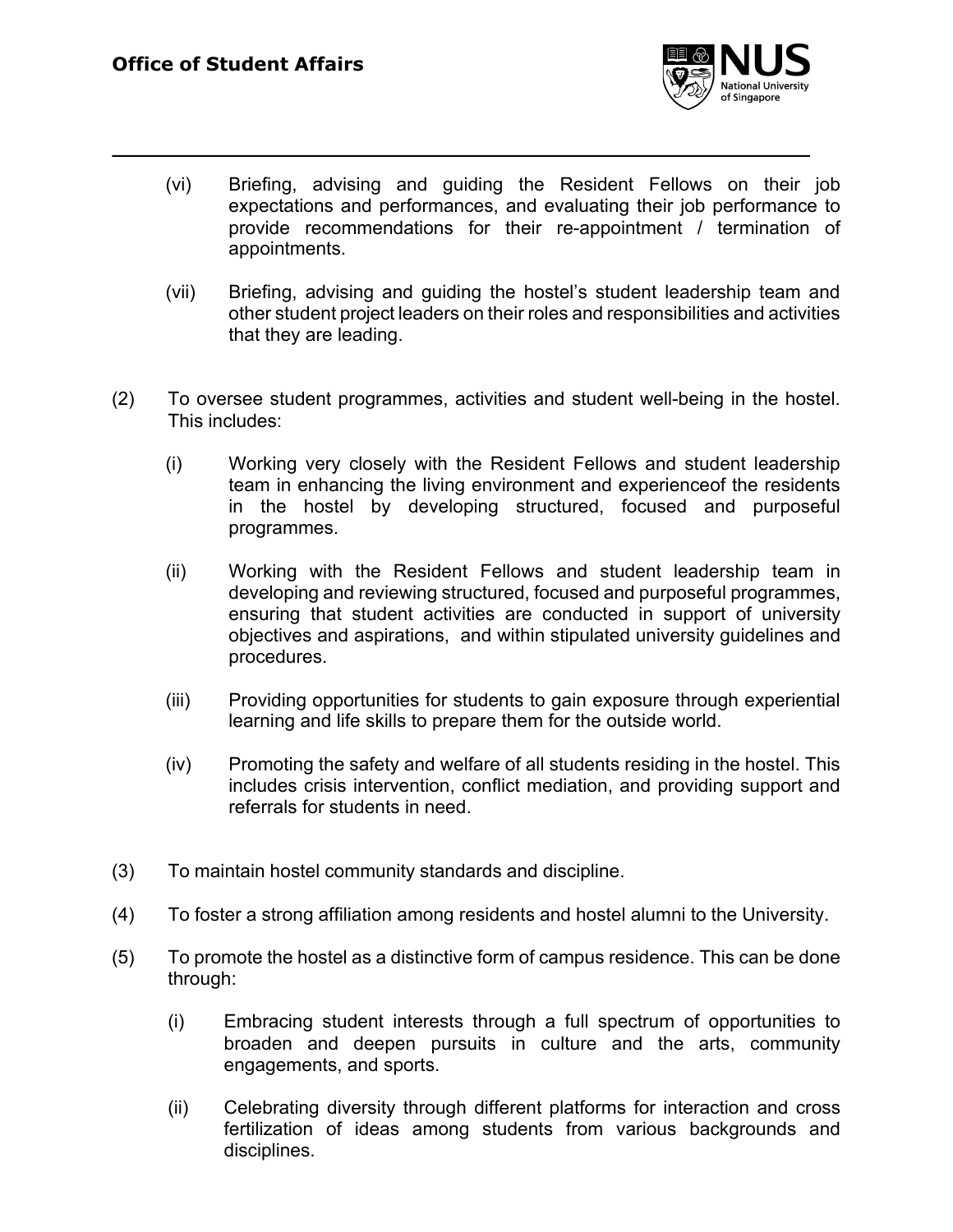

- (iii) Forging enduring bonds through memorable residential experiences and a shared sense of tradition and heritage within a close-knit and supportive hostel community.
- (6) To position the hostel as a residential pathway for enhancing and enriching the NUS educational experience through experiential learning. This can be done through:
	- (i) Promoting active student participation and engagement in culture and the arts, community engagements and sports to groom individuals of wellrounded character.
	- (ii) Offering a wide range of co-curricular activities with teamwork and leadership opportunities to nurture constructive and responsible members of a community, ready to assume leadership.
- (7) To frame the hostel as a living and learning community within a larger NUS community. This can be done through:
	- (i) Providing opportunities for synergies so that there can be greater cooperation and collaboration among NUS hostels and with other university entities.
	- (ii) Building a shared identity, fostering a sense of belonging towards the University by leveraging on the hostel's tradition and heritage.
	- (iii) Identifying and having important vehicles for instilling social consciousness and promoting community awareness so as to empower our youth to embrace and actively engage the wider community.

# **Terms of Appointment**

Masters at NUS hostels are appointed by the Vice-Provost (Student Life). They report to the Dean of Students.

A Master is generally appointed initially for a one-year term. This may be renewed for another three 3-year terms (total: 10 years) subject to the satisfactory discharge of responsibilities and upon recommendation of the Dean of Students.

Barring exceptional circumstances, an advance three-month notice for termination or resignation from the appointment should be provided.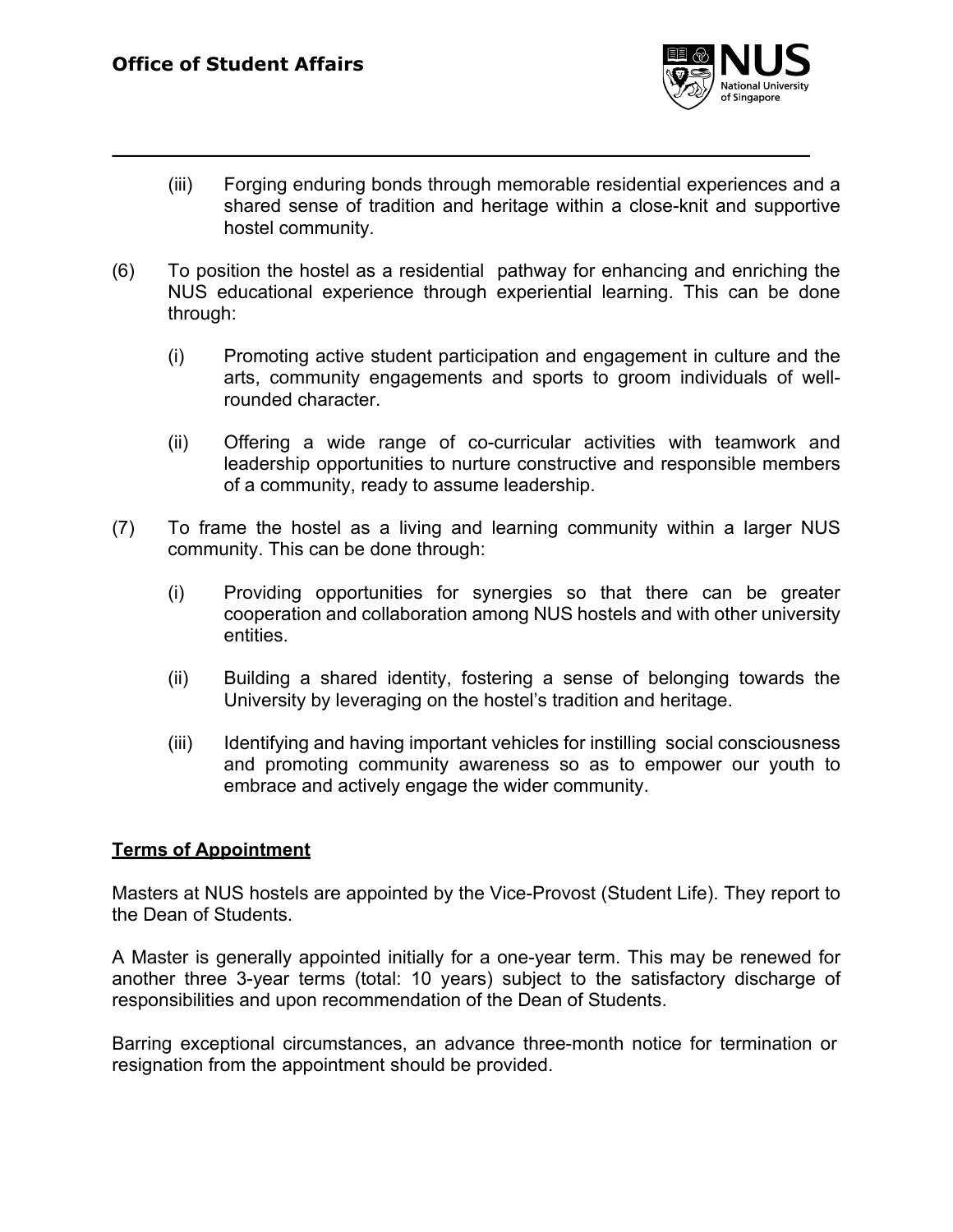

#### **Expectations of a Master (NUS hostel)**

The following are expected of Masters:

- (i) Maintain full residence in the hostel throughout the term of service, unless on overseas leave, or under extenuating circumstances as approved by the Vice-Provost (Student Life).
- (ii) A high level of honesty and integrity, and commitment to make a difference to the life of students.
- (iii) Good leadership, team spirit, and role model conduct; and the ability to execute duties and responsibilities in a matured, rational, consistent and fair manner.
- (iv) Discharge their duties and responsibilities fully and up to the end of their term of service (with the exception of extenuating circumstances).
- (v) Reinforce university aspirations and policies among the hostel's Residential Life staff, Resident Fellows, student leadership team and residents.
- (vi) Prompt response to emergencies and crisis cases in the hostel and to manage them appropriately.

#### **Recognition of Service / Incentives**

In recognition of service rendered, a Master (NUS hostel) is provided with a fully furnished, air-conditioned three-bedroom apartment in the hostel. Charges for utilities (capped at a predetermined level), meals catered at the Dining Hall (if available at the hostel) during the university semester and basic telephone services are borne by the hostel.

In addition, a Master is also provided with a responsibility allowance during his/her term of service.

Depending on the Master's performance as assessed by the Dean of Students and the Vice-Provost (Student Life), an annual performance bonus may be recommended and awarded.